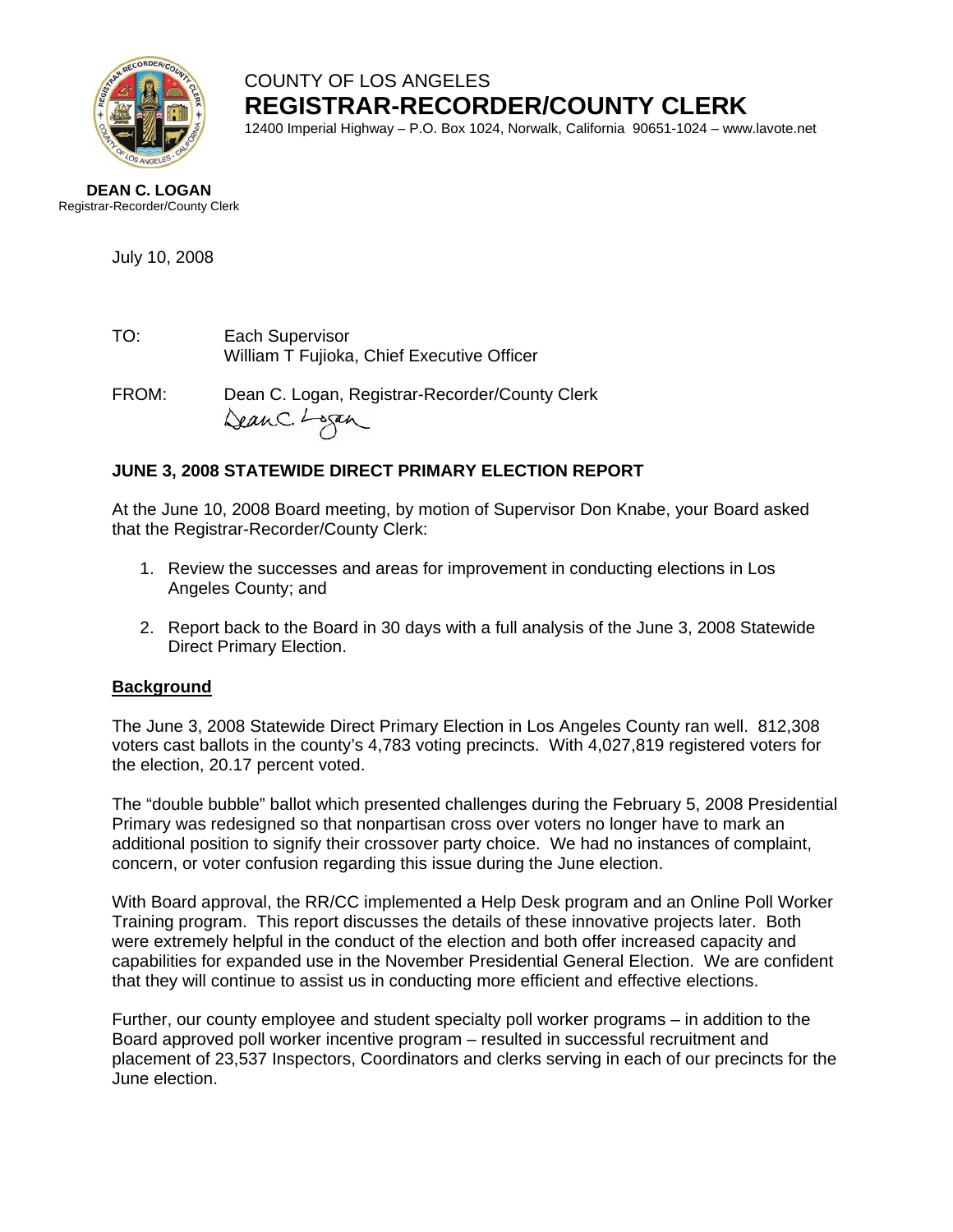#### **Report Overview**

The report begins with the RR/CC's pre-election activities and discusses our outreach and education programs, our poll worker recruitment programs, voter registration figures and our stakeholder outreach plan.

It continues with our Election Day activities that include the AskED automated Help Desk support system and statistics regarding phone calls and problem resolution, a summary of polling place issues, our media updates and press coverage of the election, and comparative statistics regarding election results reporting on election night.

Next, we discuss our post-election canvass activities which include the number of provisional ballots processed after Election Day, our 1 percent manual tally report, and our post-election audit requirements. The report concludes with commentary on our needs assessments as we move ahead to the November Presidential General Election.

#### **Pre-Election Activities**

A. Voter Outreach and Education Activities

Voter education is the key to informing an eligible electorate, including new citizens, on how to properly register and vote so ballots/votes can be counted. The election official's primary role is to provide the opportunity for eligible electors to register and vote; inform registered voters of available voting options and ballot choices; and applicable law changes.

Consistent with this purpose the RR/CC continuously looks for ways to enhance existing programs. Adequate funding to support outreach program efforts is always an issue. Identifying available funding resources, (i.e. federal/state grant programs, etc.) for providing supplemental staffing, mass production/distribution of voter educational material and purchasing promotional items and volunteer recognition awards for outreach partners/volunteers is a challenge.

Plans are in progress to administer an aggressive year-round program by establishing a more proactive partnership with membership of the Community Voter Outreach Committee (CVOC). CVOC members will be actively encouraged to attend certification classes for training on how to properly assist persons in registering to vote. Partnering with major broadcasting companies and embarking on other high visibility outreach efforts will be priorities for the upcoming Presidential General Election.

Our Outreach team registers voters, recruits poll workers, distributes Vote by Mail (VBM) applications and accepts completed Permanent Vote by Mail (PVBM) and VBM applications. Our Voter Registration Outreach Unit has recruited nearly 600 poll workers, registered almost 2,000 voters, accepted 700 VBM applications and attended over 100 events in the last fiscal year.

B. Voter Information Campaign

As in prior elections, the RR/CC placed voter outreach/education advertisements in local newspapers and issued press releases regarding voter education, outreach and all election-related matters including public notice regarding vote tabulation and canvassing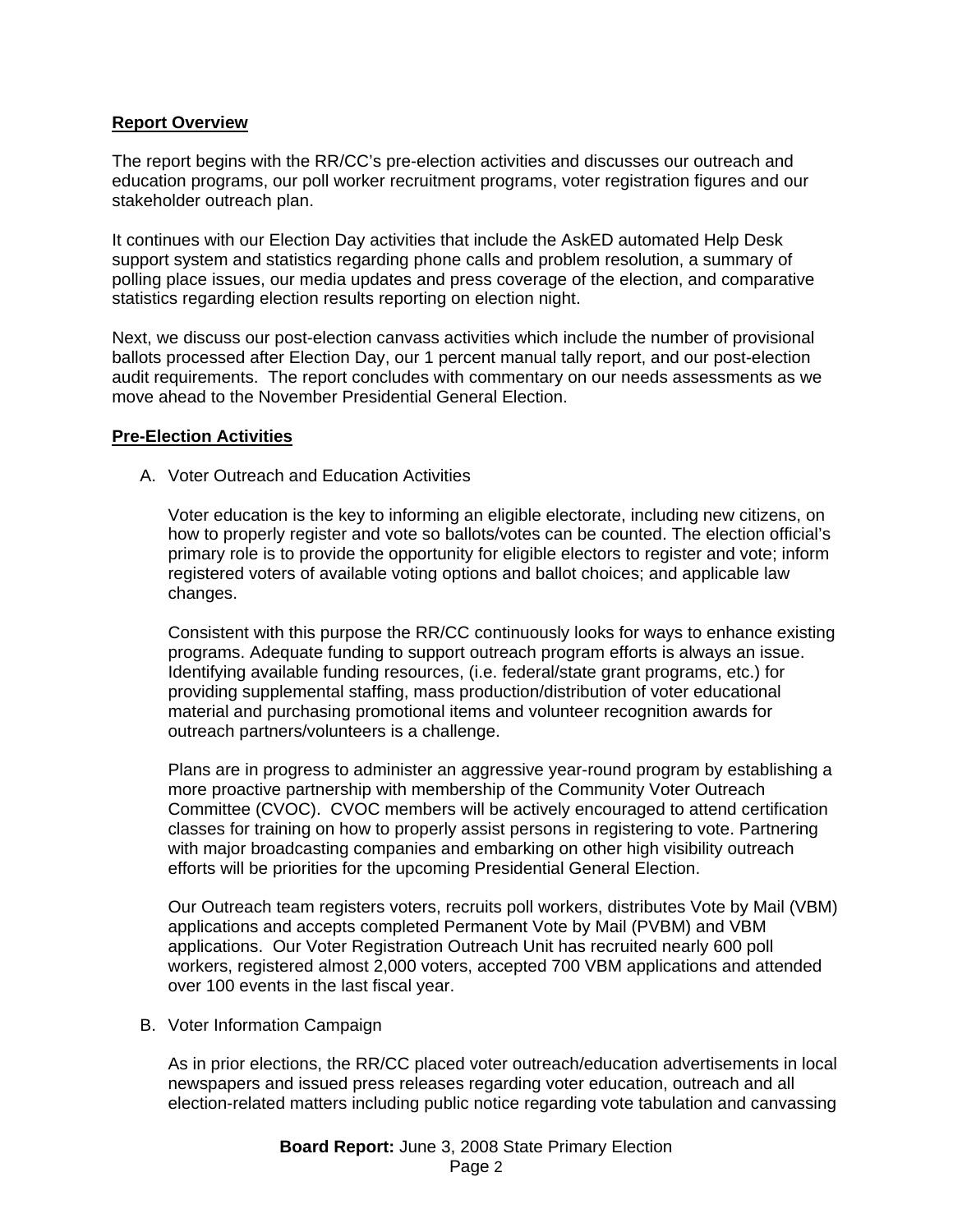activities. We produced Public Service Announcements (PSA) with local radio stations and participated in media interviews with local television and radio stations as well as meeting with print reporters and editorial boards for minority language publications.

C. Vote By Mail Statistics and Timeline

In accordance with State law, we accepted VBM applications from April 10, 2008 and continued through May 27, 2008. The RR/CC mailed 639,507 VBM ballots during this period and processed 353,313 returned ballots, constituting 44 percent of all ballots cast and 55 percent return rate on Vote by Mail ballots issued.

D. Poll Worker Recruitment

Poll worker recruitment began in April and continued through the week before the election. The RR/CC recruited and placed 23,557 poll workers, Inspectors and Coordinators. Of those, 1,685 were students and 3,129 were County employees. Student and County poll worker recruitment efforts resulted in record numbers in both categories. The Board-approved poll worker incentive bonus also helped recruitment efforts and will remain an essential component of recruitment efforts for the November 4, 2008 Presidential General Election.

E. Voter Registration

Our voter registration efforts are ongoing. Voter registration takes place at community events throughout the County. The RR/CC staffs parades, festivals, community meetings and new citizen ceremonies. We implemented the following procedures to ensure registrants are aware of registration rights and are afforded the opportunity to register to vote.

- Staff distributes voter registration forms to individuals, answers questions and provides assistance to enable applicants to accurately complete registrations.
- Signs are posted in prominent areas and staff makes frequent announcements reminding citizens to complete, review, and submit their voter registration forms. Citizens residing in other counties are informed that their voter registration forms will be forwarded by RR/CC to the appropriate counties.
- Staff provides assistance to candidates with specific needs (i.e. disabled, vision impaired, wheelchair dependent, etc.); Armed Forces members who may be unaware of their registration and voting options while serving overseas, including during wartime; multilingual citizen candidates whose primary language is other than English.
- Voter registration forms collected are then transported by RR/CC staff to the Norwalk Elections Office for immediate processing.

The expanded program approach provides multiple opportunities for citizens to register to vote. Enhancements to the program have significantly increased the quantity of citizens registering to vote. The RR/CC processed 225,858 registrations from February, 2008 through the close of registration for the June Primary Election on May 19, 2008. During the last week of registration we processed 19,140 new registrations.

> **Board Report:** June 3, 2008 State Primary Election Page 3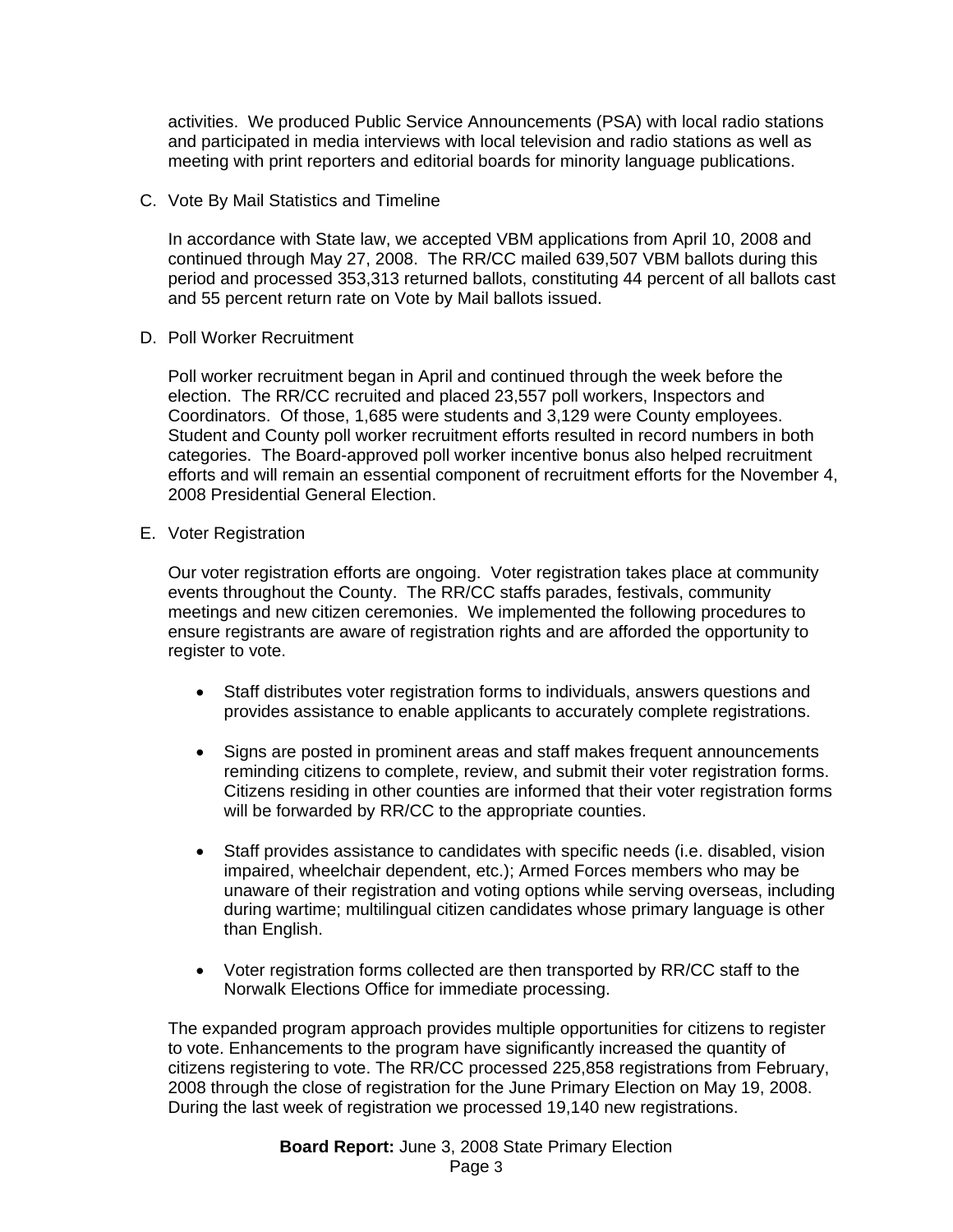The RR/CC has an active New Citizen registration program. Staff visits naturalization ceremonies and conducts voter education and registration. The number of new citizen registrants has increased nearly 60 percent from 2005 and efforts are being developed to expand the program. Plans are in progress for development of a user-friendly "New Citizen Registration & Voting" information pamphlet covering basic voter registration and Vote by Mail application requirements for naturalized citizens in English and translated in VRA required languages.

In conjunction with the close of registration for the June 3, 2008 Primary Election, the RR/CC hosted voter registration events throughout the County in each of the Supervisorial Districts on May 19, 2008. The events included extended hours and visibility to allow eligible citizens opportunity to register to vote before the midnight deadline on the final day to register.

#### F. Stakeholder Involvement

As previously stated, the "double bubble" ballot was redesigned and voter outreach and educational materials were revised to include the new procedures. The revised cross over ballot eliminated the need for voters to mark an additional bubble to secure their votes for partisan candidates. In previous primaries, nonpartisan voters choosing to cross over to another party were required to mark their ballot twice – once for the party they intended to cross over to and again for their candidate choice. The new nonpartisan cross over ballot was revised as a result of a partnership between the RR/CC and a Cross Over Voting Working Group made up of community members from organizations representing a diverse cross section of Los Angeles County voters. These groups also had extensive background and experience in voter education and outreach efforts.

Participants in the working group included representatives from the California Secretary of State's office; the Los Angeles County Democratic, Republican and American Independent parties; the National Association of Latino Elected and Appointed Officials (NALEO), California Common Cause, the Courage Campaign, the Asian Pacific American Legal Center (APALC), the League of Women Voters, the African American Voter Registration and Education Project (AAVREP) and the disability community.

#### **Election Day Activities**

#### A. AskED Help Desk Support System

The RR/CC's new automated Help Desk system was implemented for the June 3 election. Department staff was consulted about Help Desk topics which included projected election-day calls requiring information and problem resolution. Staff attended training sessions several weeks before Election Day and was required to utilize knowledge acquired as part of their daily job functions.

On Election Day, front line phone staff received initial calls and either resolved them or escalated them to designated personnel for final resolution. We received 5,299 calls on Election Day. 73 percent of these were resolved immediately and 26 percent were escalated for follow up. The chart that follows shows a breakdown of the call type and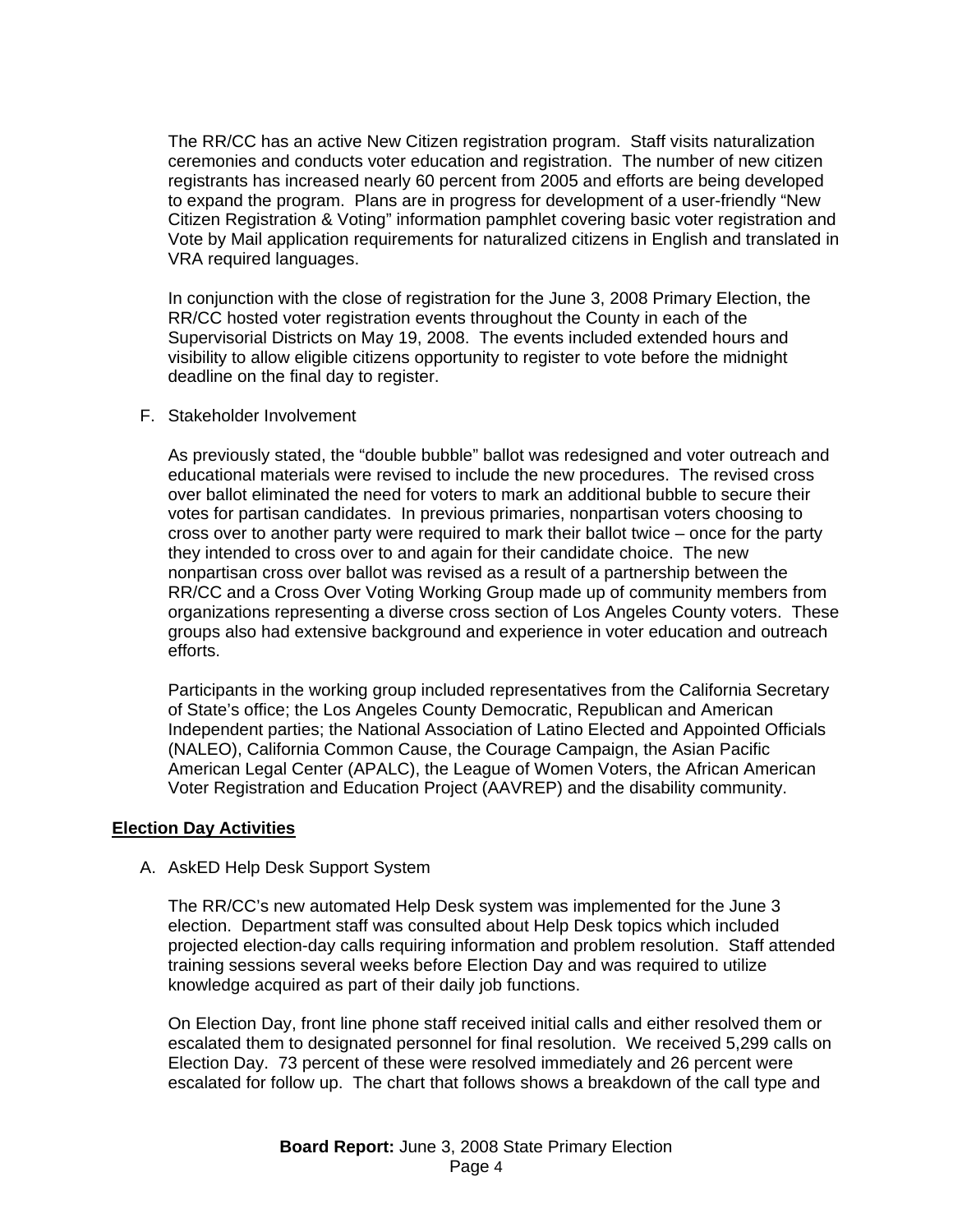| <b>Issue Type</b>                 | <b>Escalated</b> | <b>Resolved</b> | <b>Total</b> | Operator<br><b>Resolution %</b> |
|-----------------------------------|------------------|-----------------|--------------|---------------------------------|
| <b>FIND Polling Place</b>         | 49               | 1503            | 1557         | 96.53%                          |
| Other                             | 25               | 360             | 391          | 92.07%                          |
| <b>Voter Registration Issues</b>  | 50               | 450             | 502          | 89.64%                          |
| <b>Closing Procedures</b>         | 3                | 13              | 16           | 81.25%                          |
| <b>Voting Procedures</b>          | 23               | 96              | 120          | 80.00%                          |
| <b>General Questions</b>          | 63               | 260             | 327          | 79.51%                          |
| <b>Voter Registration Changes</b> | 33               | 118             | 151          | 78.15%                          |
| Vote by Mail Issues               | 83               | 302             | 387          | 78.04%                          |
| Voter Issues                      | 28               | 98              | 128          | 76.56%                          |
| <b>Multilingual Assistance</b>    | 18               | 41              | 59           | 69.49%                          |
| <b>Coordinator Issues</b>         | 76               | 163             | 242          | 67.36%                          |
| Media Calls/Media On-Site         | 10               | 15              | 25           | 60.00%                          |
| Gray Reader (PBR)                 | 241              | 213             | 471          | 45.22%                          |
| Blue Audio Ballot Booth(ABB)      | 42               | 36              | 85           | 42.35%                          |
| Disabilities/Accessibility        | 6                | 5               | 14           | 35.71%                          |
| Packing Supplies / CIC            | 40               | 22              | 63           | 34.92%                          |
| Polling Place/Pollworker          | 295              | 166             | 480          | 34.58%                          |
| Opening Polls: Set-up/Staff       | 268              | 66              | 345          | 19.13%                          |
| Poll Watchers / Electioneering    | 14               | $\overline{2}$  | 16           | 12.50%                          |
| <b>Voter Fraud Calls</b>          | 3                | $\mathbf 0$     | 3            | 0.00%                           |
| Total                             | 1370             | 3929            | 5382         | 73.00%                          |

the action taken. The "Operator Resolution" column shows the percentage of calls resolved immediately.

#### B. Polling Place Issues

Based on statistics derived from the reporting component of the AskED automated Help Desk System 99.9 percent of polling places opened on time at 7:00 AM. Although there were some instances of polling places opening late these were minimal and were resolved quickly. Inspectors were directed to call into the RR/CC Polls Unit to report that their polling places were open. The system offered a free flow of communication so issues were identified and resolved expeditiously.

## C. Online Poll Worker Training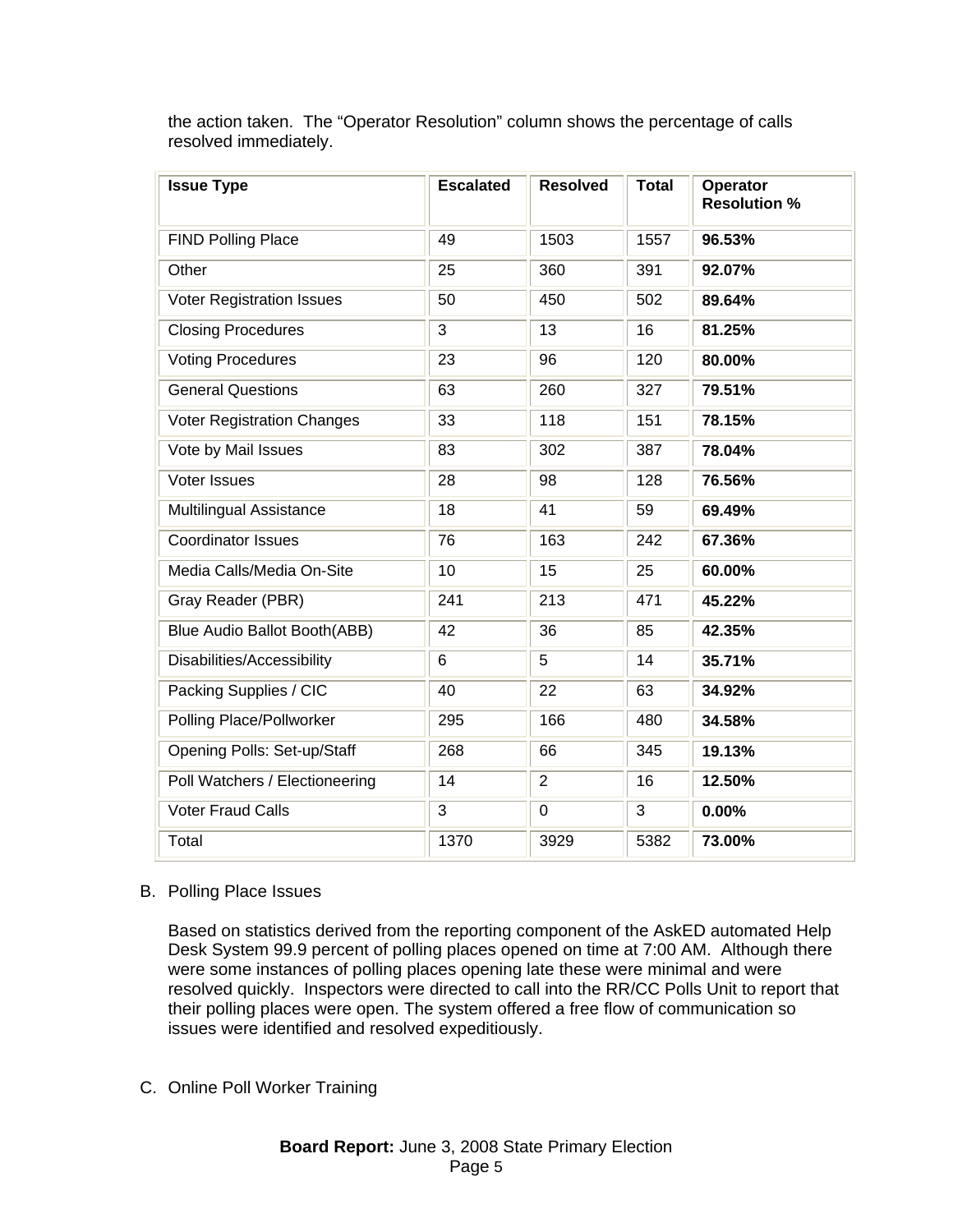The RR/CC implemented a new Online Poll Worker Training program for the June 3 election. As part of the full implementation, county employees and community poll workers who serve as Precinct Coordinators were required to take the full online training course and pass an assessment test in order to be placed on Election Day. 733 coordinators took the full class with 93 percent or 683 passing with a required score of 80 percent or better. There were also 1,000 poll workers who visited the site and took at least one course. Poll workers were not required to visit the site as part of their training but staff encouraged them to familiarize themselves with the program and to complete an interactive survey to inform the RR/CC on the usability and accessibility of the new training tool. The training site had over 10,000 hits.

D. Media Updates

In conjunction with the June 3 Statewide Direct Primary Election, the RR/CC Media Information Unit instituted a new reporting function that includes frequent press releases and Election Day media updates. All media information is sent via fax and email to media outlets and to Board Press Deputies throughout the day. The chart below displays the time and content of each release for the June election.

| <b>Press Release</b>             | <b>Content</b>                                                |
|----------------------------------|---------------------------------------------------------------|
| Polls Open                       | Announces polls are open from 7:00 AM until<br>8:00 PM        |
| Voter Turnout Sampling           | Announces turnout figures based on random<br>sample reporting |
| Voter Turnout Sampling - Updated | Announces turnout figures based on random<br>sample reporting |
| <b>Results Reported</b>          | Statewide Primary Election semifinal report<br>issued         |

## E. Election Night Reporting

All ballots cast in polling places were delivered to the RR/CC Headquarters where they were scanned and processed through the MTS central vote tabulation system. VBM ballots that were received prior to 8:00 PM on election night were prepared, processed and counted beginning at 8:01 PM. Ballots were received throughout the evening and ballot processing ended when all polling place ballots were received and counted. The RR/CC's reporting system produces Press Bulletins every 20 minutes until completed. The table below shows the times and percentages of ballots counted for the June 3 and February 5 elections.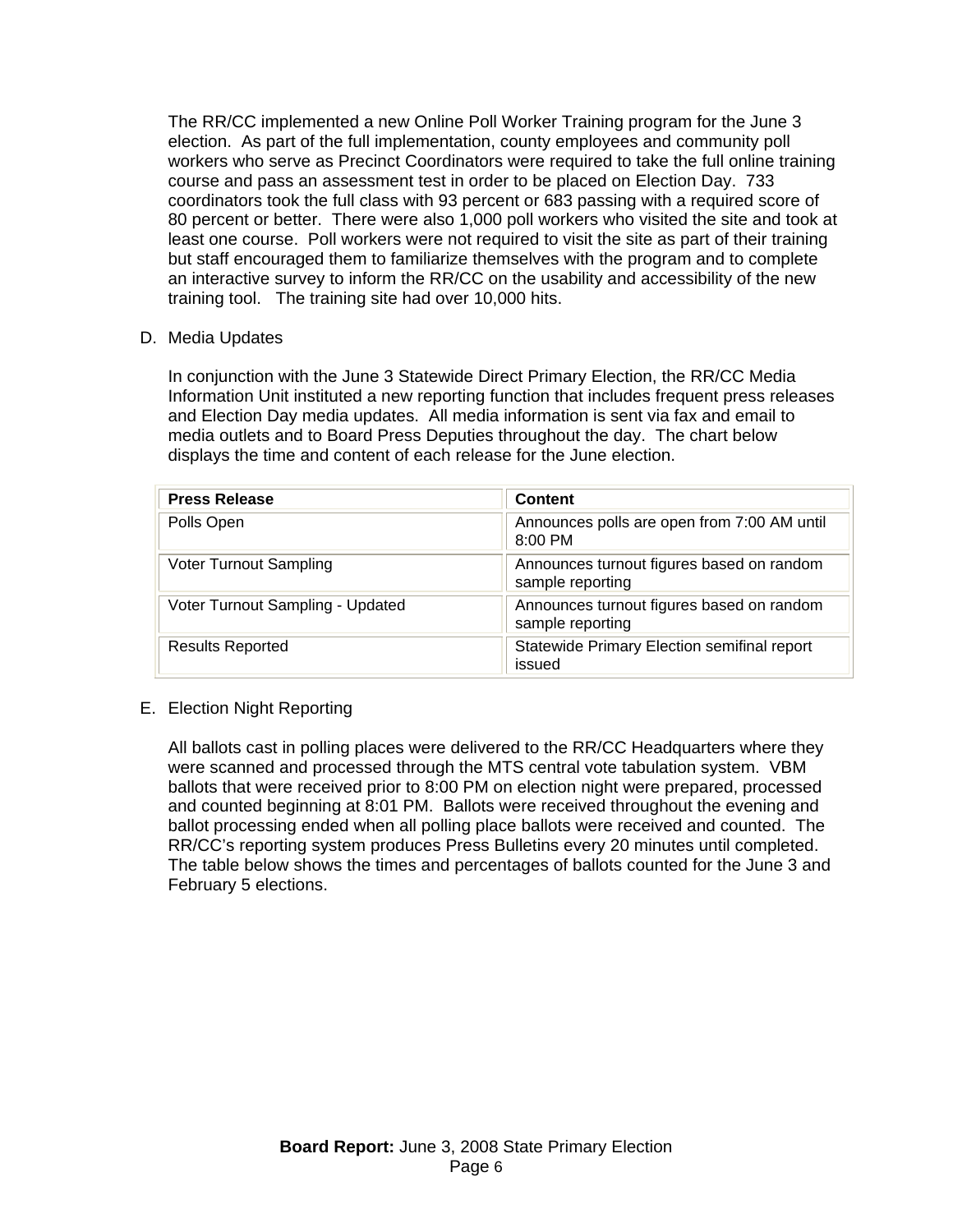| <b>Time</b> | Percentage of Ballots<br>counted -- June 3 | Percentage of ballots<br>counted -- February<br>5 |
|-------------|--------------------------------------------|---------------------------------------------------|
| 8:00 (PM)   | 29%                                        | 8%                                                |
| 10:00       | 32%                                        | 9%                                                |
| 10:20       | 36%                                        | 12%                                               |
| 10:40       | 44%                                        | 18%                                               |
| 11:00       | 51%                                        | 23%                                               |
| 11:20       | 59%                                        | 31%                                               |
| 11:40       | 69%                                        | 38%                                               |
| 12:00 (AM)  | 81%                                        | 45%                                               |
| 12:20       | 86%                                        | 49%                                               |
| 12:40       | 93%                                        | 53%                                               |
| 1:00        | 95%                                        | 56%                                               |
| 1:20        | 99%                                        | 63%                                               |
| 1:40        | 100%                                       | 69%                                               |
| 2:00        | N/A                                        | 75%                                               |
| 2:20        | N/A                                        | 81%                                               |
| 2:40        | N/A                                        | 86%                                               |
| 3:00        | N/A                                        | 94%                                               |
| 3:30        | N/A                                        | 99%                                               |
| 4:00        | N/A                                        | 100%                                              |

It is clear based on the statistics above that reporting times are proportional to voter participation. Turnout in the June Statewide Direct Primary was 20.17 percent while turnout for the February 5 Presidential Primary was 55.27 percent. While staffing levels remain the same for each election, the number of ballots to be processed differs resulting in later reporting times.

Further, the timeframe for closing the polls, completing the accountability paperwork, transporting the ballots to the Check-In Centers and then on to Norwalk are processes that are time consuming regardless of voter turnout. In order to ensure that the chain of custody is transparent and accountable these procedures are prioritized over the speed of delivery and reporting of results.

Once the ballots are checked in, inspected and delivered to the MTS room, the card readers perform efficiently and timely; however the system is dependent on the quality and accountability of the ballot inspection and processing procedures that must take place prior to tabulation.

## **Post Election Day Activities**

A. Post Election Ballot Counting

Post election ballot counting takes place after every election. Provisional ballots cast in precincts during Election Day must be opened and voters' registration status verified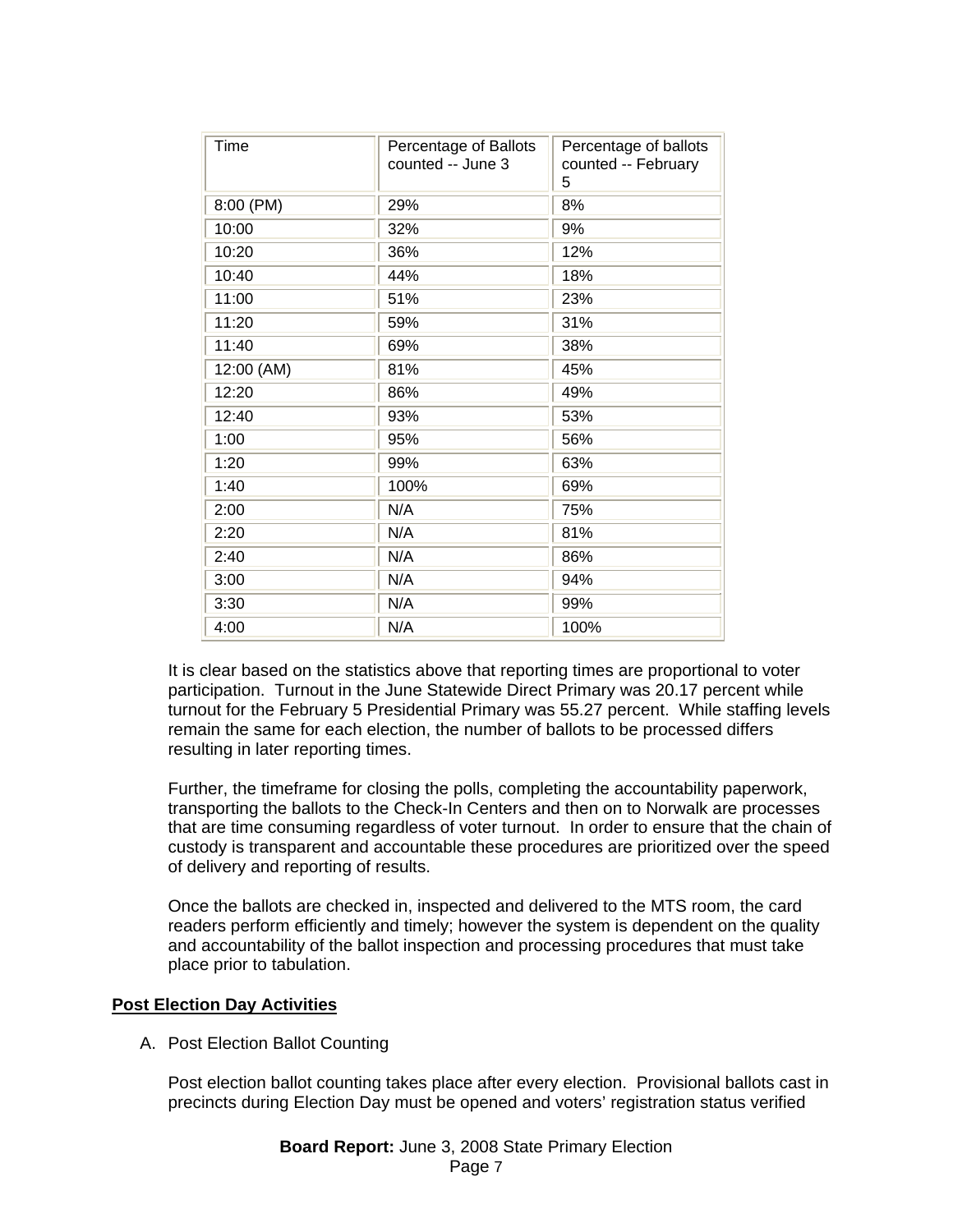before the ballots can be counted. There were 23,560 provisional ballots cast in the June 3 election and 22,015, or 93 percent, were valid. The table below shows when the ballots were received from processing, whether they were counted or not, and the cumulative number of provisional envelopes received.

| Date Envelopes<br>Received | Number of<br>Envelopes<br>Received | Cumulative<br><b>Envelope Count</b> | Cumulative No<br>Count<br>Envelopes | <b>Total Envelopes</b><br>Received |
|----------------------------|------------------------------------|-------------------------------------|-------------------------------------|------------------------------------|
| 6/6                        | 6,250                              | 6,250                               | $\Omega$                            | 6,250                              |
| 6/7                        | 6,650                              | 12,900                              | $\Omega$                            | 12,900                             |
| 6/8                        | 4,600                              | 17,500                              | $\mathbf{0}$                        | 17,500                             |
| 6/9                        | 3,631                              | 21,131                              | $\Omega$                            | 21,131                             |
| 6/10                       | 329                                | 21,460                              | 1,485                               | 22,945                             |
| 6/11                       | 355                                | 21,815                              | 1,519                               | 23,334                             |
| 6/12                       | 63                                 | 21,878                              | 1,524                               | 23,402                             |
| 6/13                       | 0                                  | 21,878                              | 1,532                               | 23,410                             |
| 6/14                       | $\Omega$                           | 21.878                              | 1,532                               | 23,410                             |
| 6/16                       | 27                                 | 21,905                              | 1,533                               | 23,438                             |
| 6/24                       | 110                                | 22,015                              | 1,545                               | 23,560                             |

### B. Mandated 1 Percent Manual Tally

Post-election vote canvassing activities included the legally-required manual count of all ballots from a randomly selected 1 percent of precinct and Vote By Mail ballots. This process involved hand counting in excess of 12,300 ballots in 119 precincts.

The RR/CC is also responsible for conducting an additional 10 percent manual recount if votes in a contest or contests are less than one half of a percentage point apart. There were no races that fell into this category for the June election.

Random precinct selection and hand counting are open to election observers. Observers for the June election included candidates for office, political party representatives and election protection advocates.

#### **Needs Assessment**

Although the June election went well, we must remain diligent about executing current programs and implementing new ones.

We must continue to focus our resources on poll worker recruitment and training. While our county employee and student programs remain vibrant and the poll worker incentive program has helped, there are areas in Los Angeles County that are typically hard to recruit in. Additionally, there will be an increasing need for bi-lingual poll workers for the November Presidential General Election. We are assessing our programs for the November election and will concentrate on staffing all of our polling places, particularly in these areas.

Additionally, we will expand our online poll worker training program to require all coordinators and inspectors to take the full course and pass an assessment test. We will augment our